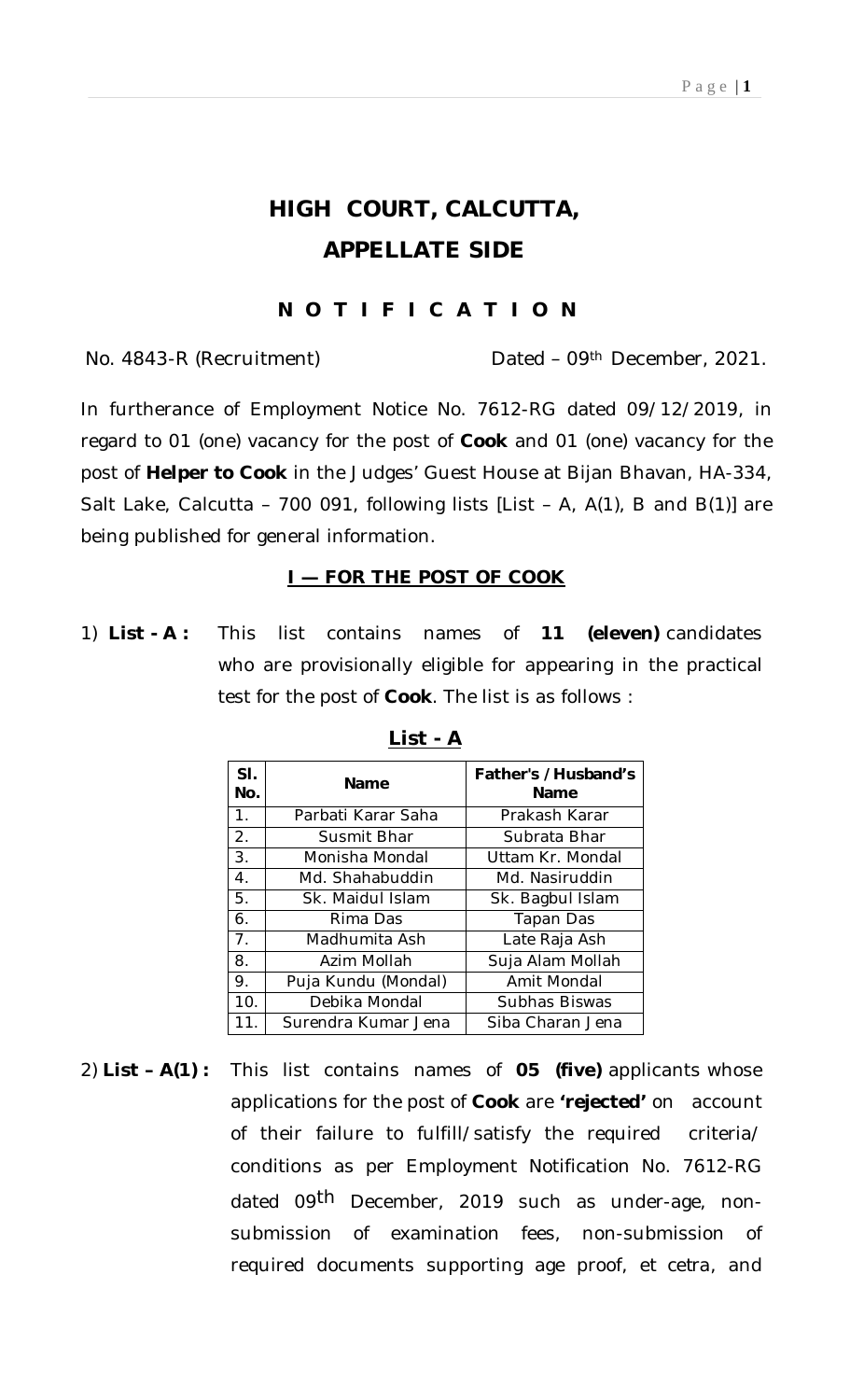accordingly they are declared as *'ineligible'* to appear in the process of selection.

| SI.<br>No.    | Name                    | <b>Father's Name</b> |
|---------------|-------------------------|----------------------|
|               | Ayan Mondal             | Asit Mondal          |
| $\mathcal{P}$ | Dinabandhu Hazra        | Naba Hazra           |
| 3             | Debasish Mondal         | Mahadeb Mondal       |
| 4             | Sangita Rajak           | Raju Rajak           |
| 5.            | Dhanmuni Murmu (Hansda) | Lilu Murmu           |

**List –A(1)**

### **II — FOR THE POST OF HELPER TO COOK**

3) **List - B :** This list contains names of **48 (forty eight)** candidates who are provisionally eligible for appearing in the practical test for the post of **Helper to Cook**. The list is as follows :

| SI.<br>No.        | Name                         | Father's /Husband's Name     |
|-------------------|------------------------------|------------------------------|
| $\overline{1}$ .  | Chanchal Halder              | Nitai Chandra Halder         |
| $\overline{2}$ .  | Bapan Naskar                 | Deboraj Naskar               |
| $\overline{3}$ .  | Monirul Islam Khan Chowdhury | Sirajul Islam Khan Chowdhury |
| $\overline{4}$ .  | Avijit Marick                | <b>Biswanath Marick</b>      |
| 5.                | Chandan Kumar Maity          | Narayan Chandra Maity        |
| 6.                | <b>Biswadeb Bhakta</b>       | Haridas Bhakta               |
| $\overline{7}$ .  | Arghya Halder                | Nitai Chandra Halder         |
| 8.                | Afridi Hossain               | Abid Hossain                 |
| $\overline{9}$ .  | Souvik Paul                  | Satinath Paul                |
| 10.               | Sourav Ghosh                 | Swapan Ghosh                 |
| 11.               | <b>Tanmay Mandal</b>         | Tapan Mandal                 |
| $\overline{12}$ . | Chandan Kumar Thakur         | Surender Thakur              |
| $\overline{13}$ . | Ganesh Bagdi                 | Sakti Bagdi                  |
| $\overline{14}$ . | Ruma Rana                    | Dulal Rana                   |
| 15.               | Shrabani Kar                 | Madhab Kar                   |
| 16.               | Amarnath Das                 | Goutam Das                   |
| 17.               | Pradipta Kumar Das           | Prabhat Kumar Das            |
| 18.               | Sujan Sardar                 | Nimai Chand Sardar           |
| 19.               | Saumen Manna                 | Gopal Manna                  |
| 20.               | <b>Bimal Ganguly</b>         | Tara Pada Ganguly            |

**List - B**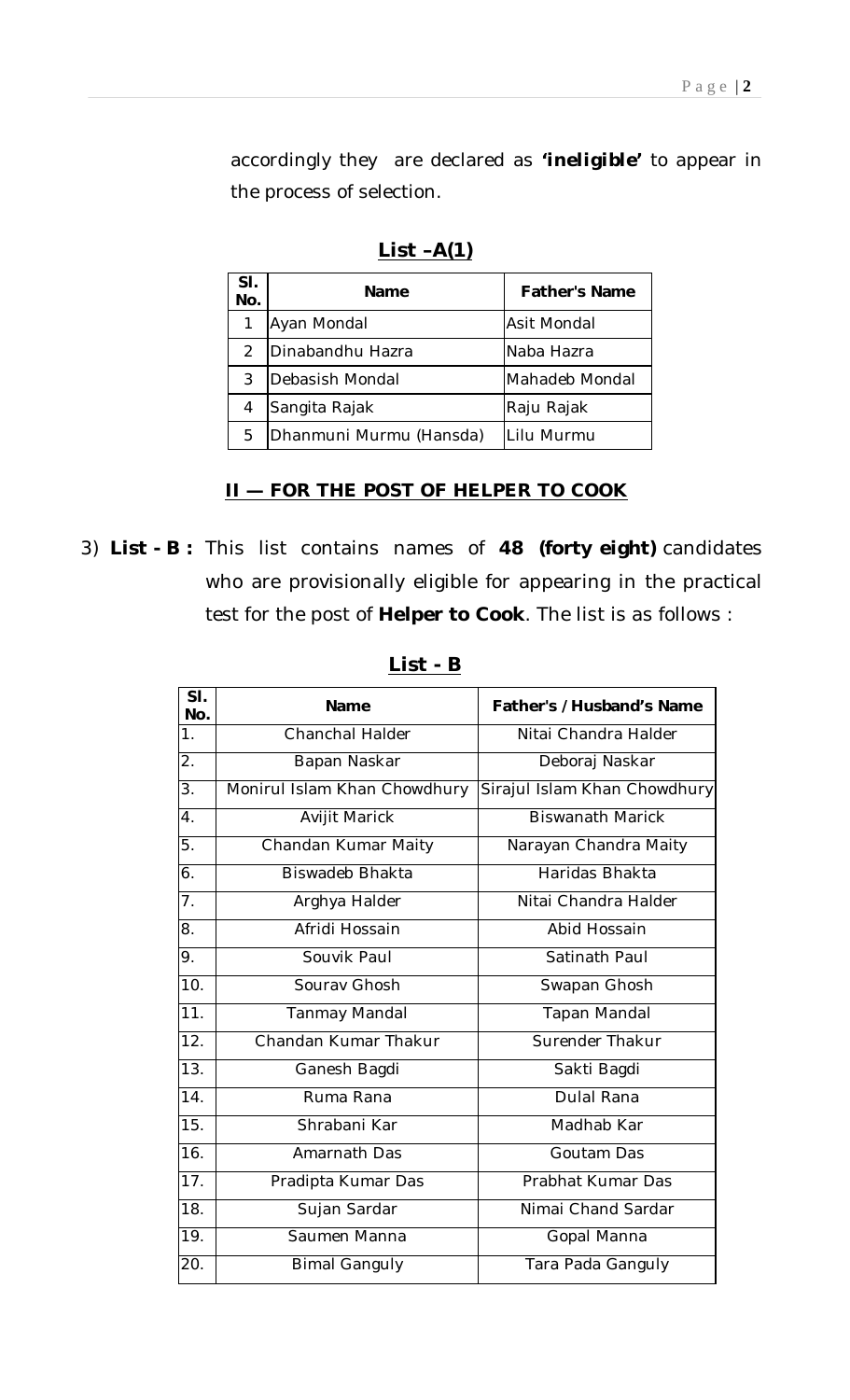| SI.<br>No.        | <b>Name</b>          | Father's /Husband's Name |
|-------------------|----------------------|--------------------------|
| 21.               | Mrinmay Sardar       | Ganesh Sardar            |
| 22.               | Sujita Kumari Poddar | Dinanath Poddar          |
| $\overline{23}$ . | Ritwik Roy           | Tarun Kanti Roy          |
| 24.               | Milan Rahaman        | Lt. Abdur Rahaman        |
| 25.               | Sk. Husain Ahammad   | Sk. Abdul Hannan         |
| 26.               | Arijit Sarkar        | Atul Kumar Sarkar        |
| 27.               | Suvojit Majhi        | Naresh Majhi             |
| 28.               | Bijay Saha           | Raj Kumar Saha           |
| 29.               | Subhadip Paul        | Pinku Paul               |
| 30.               | Sourav Bhattacharyya | Atanu Bhattacharyya      |
| $\overline{31}$ . | Hritick Sadhukhan    | Rabin Sadhukhan          |
| 32.               | Sajal Ghosh          | Mukunda Ghosh            |
| 33.               | Jitendra Kr. Gupta   | Surendra Prasad Gupta    |
| 34.               | Rekha Giri (Layek)   | Nimai Giri               |
| 35.               | Subhajit Kar         | Madhab Kar               |
| 36.               | Annapurna Das        | Manas Das                |
| 37.               | Mrinal Das           | Swapan Das               |
| 38.               | Suparna Pandit       | Ashoke Kumar Pandit      |
| 39.               | Dipankar Maji        | Madhusudan Maji          |
| 40.               | Tanmay Mandal        | Satyaranjan Mandal       |
| 41.               | Avijit Sarkar        | Atul Kumar Sarkar        |
| 42.               | Subhankar Pramanik   | Gobinda Pramanik         |
| 43.               | Usha Mahato          | Jadav Mahato             |
| 44.               | Chumki Sardar        | Prahlad Sardar           |
| 45.               | Murseha Khatun       | Mirza Mursed Begg        |
| 46.               | Md. Nahid Hossain    | Md. Wazid Hossain        |
| 47.               | Dipankar Roy         | Swapan Roy               |
| 48.               | Haradhan Mal         | Late Bhim Chandra Mal    |

2) **List – B(1) :** This list contains names of **14 (fourteen)** applicants whose applications for the post of **Helper to Cook**, are **'***rejected'* on account of their failure to fulfill/satisfy the required criteria/conditions as per Employment Notification No. 7612-RG dated 09th December, 2019 such as over age, non-submission of examination fees, non-production of required documents supporting age proof and educational qualification, non-submission of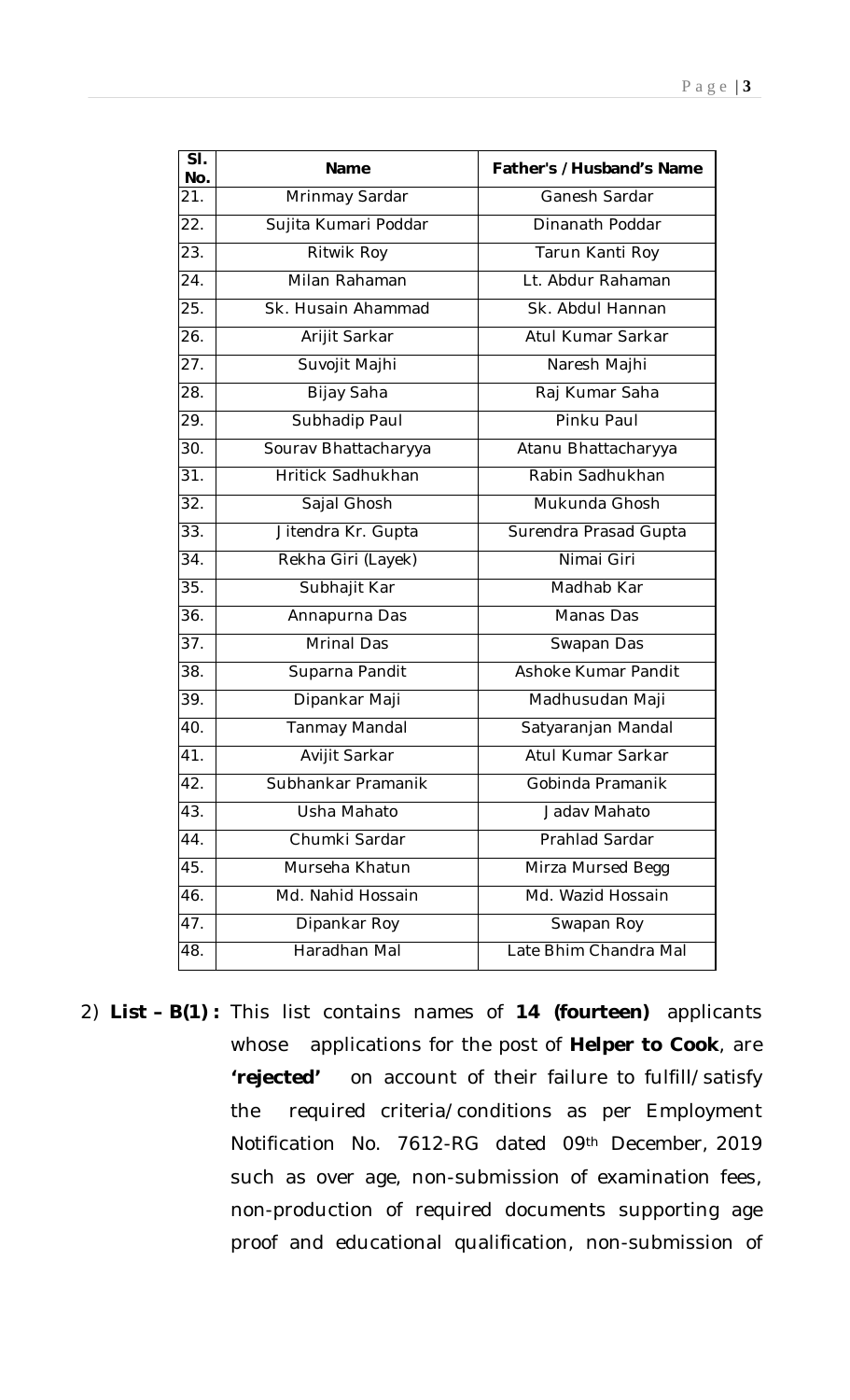photographs, *et cetra* and accordingly they are declared as *ineligible'* to appear in the process of selection.

| SI.<br>No. | <b>Name</b>         | <b>Father's/Husband's Name</b> |
|------------|---------------------|--------------------------------|
| 1.         | Tushi Ghosh         | Late Manash Ranjan Ghosh       |
| 2.         | Rahul Rajbhar       | Sanjay Rajbhar                 |
| 3.         | <b>Tapas Malick</b> | <b>Pulin Malick</b>            |
| 4.         | Sourav Bhattacharya | Somnath Bhattacharya           |
| 5.         | Chaitali Bagdi      | Prosanta Mate                  |
| б.         | <b>Indrajit Das</b> | <b>Biswajit Das</b>            |
| 7.         | Prosanta Mate       | Narugopal Mate                 |
| 8.         | Rupam Naru          | Arup Naru                      |
| 9.         | Ajoy Samanta        | Asit Samanta                   |
| 10.        | Debasish Sardar     | Gobinda Sardar                 |
| 11.        | Narayan Chandra Das | Ratan Lal Das                  |
| 12.        | Roushan Rajak       | Raj Kumar Rajak                |
| 13.        | <b>Bimal</b> Das    | Late Nemai Das                 |
| 14.        | Raihan Saikh        | <b>Abdul Basir</b>             |

**List –B(1)**

The dates of Practical Test for selection to the post of **Cook and Helper to Cook** are fixed **on 10.01.2022 (Monday), 11.01.2022 (Tuesday) and 13.01.2022 (Thursday) from 04:30 PM onwards**. The candidates must report **to the examination centre at 3.30 pm**, on the respective dates (as mentioned in the Admit Card) of their practical test.

Admit Cards, specifying the examination centre with respective dates for Practical Test of the candidates, whose names are appearing in the **LIST- A (Cook)** and **LIST – B (Helper to Cook)**, as above, are being dispatched through speed post. Candidates who would not receive their Admit Cards by **05.01.2022 (Wednesday)** may collect their duplicate admit cards, by appearing personally, from the office of the **Recruitment Cell, 6th Floor, Sesquicentenary Building, Room No. 654, High Court, Calcutta**, on **06.01.2022 from 11:00 AM to 4.00 P.M.** on production of a duly signed passport size coloured photograph (identical as produced along with application) along with any original photo identity proof (Viz; Driving Licence/ Aadhaar Card/ Epic Card) with a photocopy thereof.